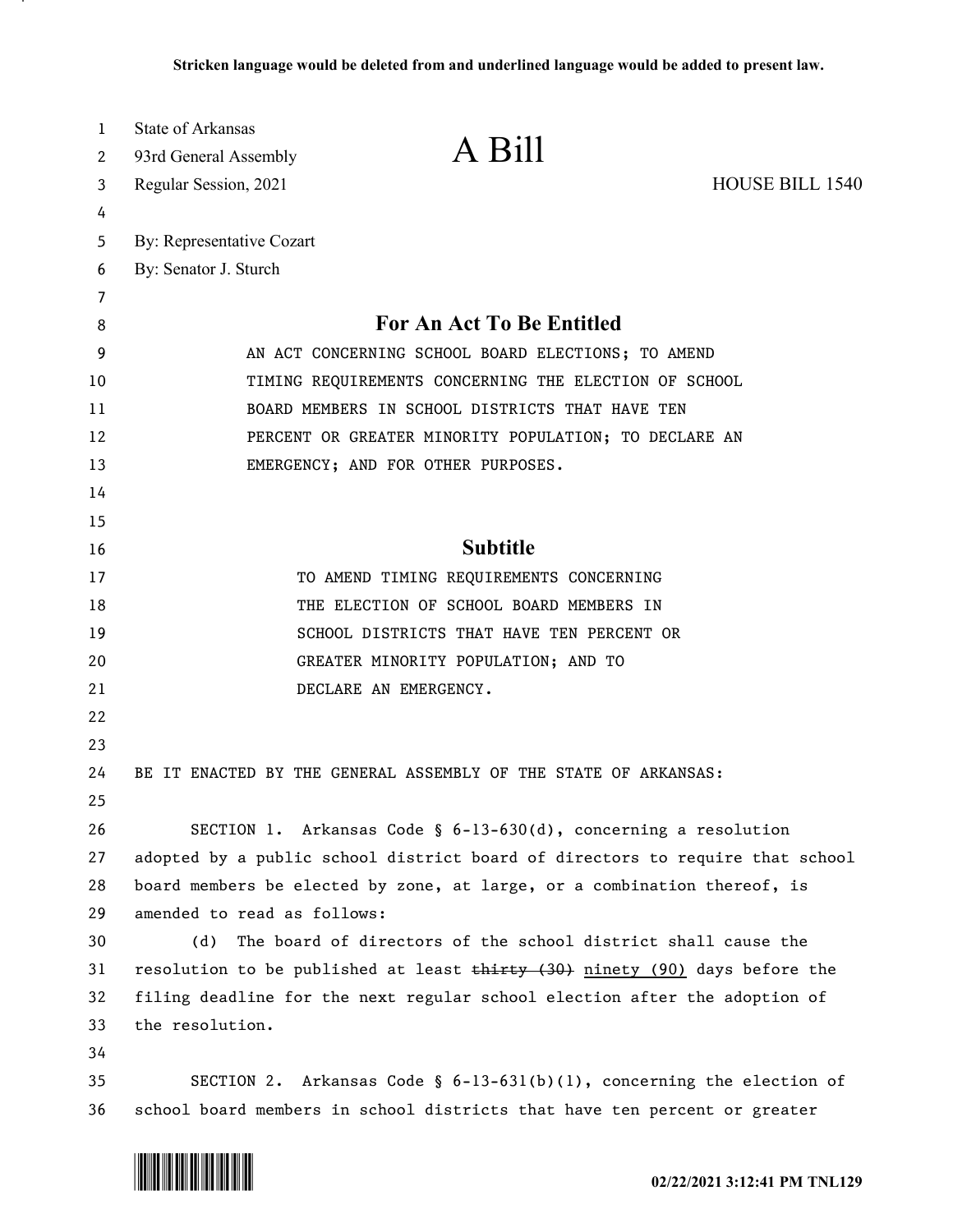minority population, is amended to read as follows:

2 (b)(1) At least ninety (90) days before the election one hundred twenty (120) days before the annual school election held on the second year after the federal decennial census, the local board of directors shall: (A) By resolution, choose to elect members of the board of directors from five (5) or seven (7) single-member zones or from five (5) single-member zones and two (2) at large; and (B) With the approval of the controlling county board of election commissioners, divide each school district having a ten percent (10%) or greater minority population into five (5) or seven (7) single-member zones in accordance with the federal Voting Rights Act of 1965, as amended. SECTION 3. Arkansas Code § 6-13-631(f)(1), concerning annual school elections in school districts that have ten percent or greater minority population after each federal decennial census, is amended to read as follows: 17 (f)(1) At least one hundred (100) ninety (90) days before the second filing deadline for the annual school election held on the second year after each federal decennial census, the school district board of directors, with the approval of the county board of election commissioners of the county where the school district is administratively domiciled, shall: (A) Divide each school district having a ten percent (10%) or greater minority population into single-member zones; and (B)(i) File a copy of the plan with the county clerk of the county where the school district is administratively domiciled. (ii) The plan filed with the clerk shall include a map showing the boundaries of the zones and documentation showing the population by race in each zone. SECTION 4. EMERGENCY CLAUSE. It is found and determined by the General Assembly of the State of Arkansas that the timelines established by statute combined with the delay in the release of the most recent federal decennial census information make it impossible for some public school districts to comply with existing statutory requirements with respect to school election timelines; that the inability for these affected public school districts to follow statutorily required timelines puts the public

02/22/2021 3:12:41 PM TNL129